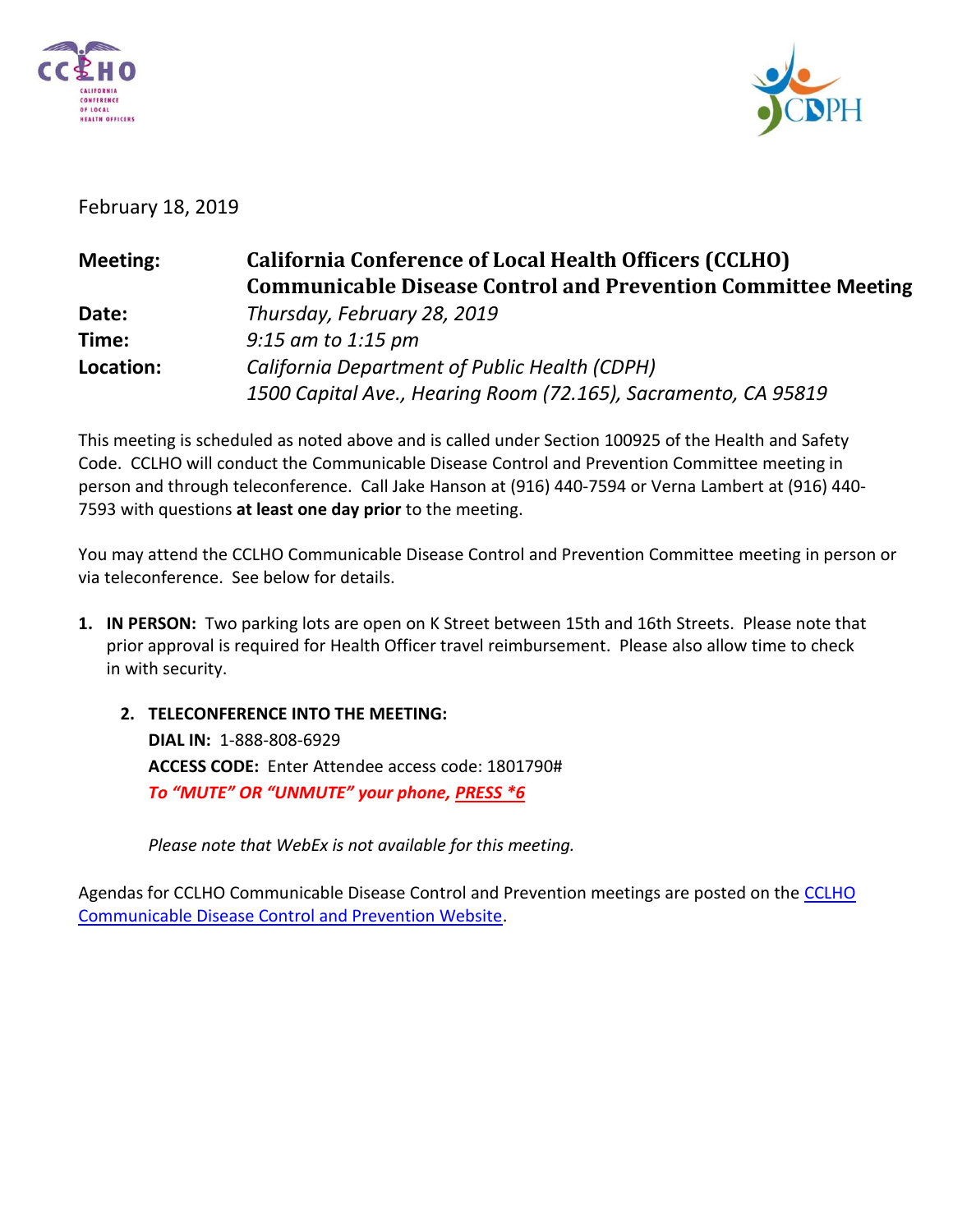# **CCLHO COMMUNICABLE DISEASE CONTROL AND PREVENTION AGENDA**

### **9:15 am: Co-Chairs Report**

 *Erica Pan, MD, MPH, Alameda; and Barbara Cole, RN, PHN, MSN, Riverside*

- Introductions
- *Action Item: Approval of Minutes: (December 2018)*
	- o Discussion
	- o Public Comment
	- o Vote
- Board Action Items/Updates
	- o Discussion
	- o Public Comment
- Other Items and Updates
	- o EHR Access Taskforce Update (Sarah Lewis or George Han)
	- o Discussion
	- o Public Comment

# **9:25 am: Center for Infectious Diseases (CID) Update, California Department of Public Health (CDPH)**

Center and Division Update, *Gil Chavez, MD, MPH, Deputy Director, CID, CDPH*

- Plan for re-allocating unspent Zika grant funds (epi & surveillance)
- Update on Governor's Budget & impact on public health/CDCP
	- o Discussion
	- o Public Comment

# **9:35 am: Legislative Stakeholder Updates**

 *Health Officer Association of California (HOAC) – Kat DeBurgh, MPH, Executive Director*

- Update on Governor's budget legislative bills and issues
- Update on joint CCLHO/HOAC/CHEAC CD budget request & next steps
- Update on health insurance coverage during outbreaks and epidemics proposed legislation
- Update on clean-up for EH AB 626 legislation
- Discussion re exec order and state level pharmaceutical bulk purchasing
- Bills affecting health officer duties
	- o Discussion
	- o Public Comment

## **10:05 am: Legislative Discussion**

*Erica Pan, MD, MPH, Alameda, Committee Co-Chair*

- Legislative ideas for 2019 and future years
	- o Discussion
	- o Public Comment
- H&S code 102170 requiring that medical officers to report inmates with CD to custody *(Janet Mohle-Boehtani, MD, MPH, California Correctional Health Care Services)*
- *Action Item: H&S code 102170*
	- o Discussion
	- o Public Comment
	- o Vote

## **10:40 am: Correctional Health Care Services Update**

*Janet Mohle-Boetani, MD, MPH California Correctional Health Care Services*

o Discussion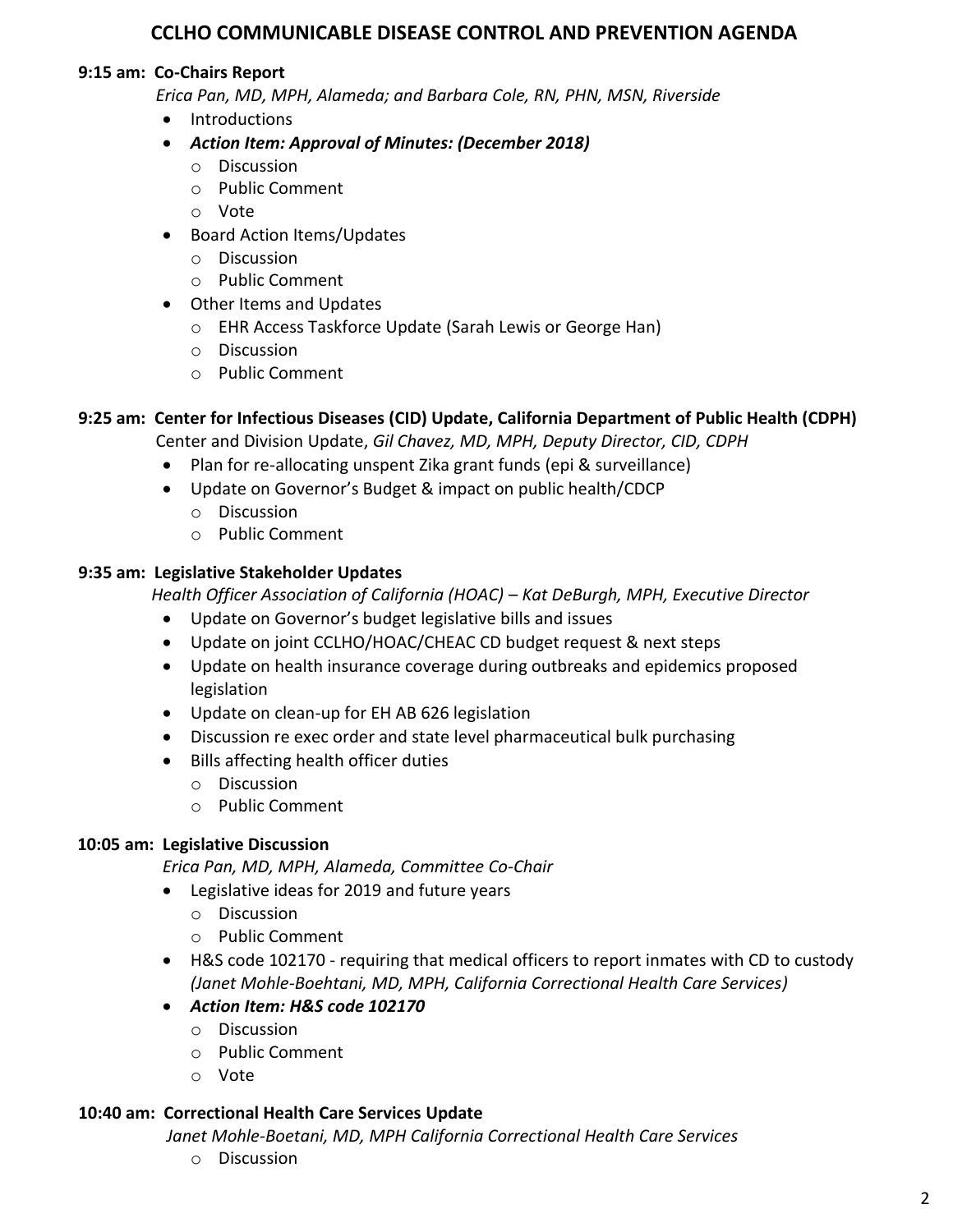o Public Comment

#### **10:50 am: Review & Approval of SB 1152 Recommendations**

- SB 1152 Hospital patient discharge process: homeless patients screening for CD
	- o Implementation issues & statewide consistency
	- o Proposed minimum screening guidelines
	- o Discussion
	- o Public Comment
	- o Vote

## **11:05 am: BREAK**

# **11:20am: Immunizations Update**

 *Sarah Royce, MD, MPH, Chief, Immunization Branch*

- o Discussion
- o Public Comment

# **11:30 am: Infectious Diseases Update**

- Branch Update *Duc Vugia, MD, Chief, Infectious Diseases Branch*
- CA Association of Communicable Disease Controllers (CACDC) Report
	- o Discussion
	- o Public Comment

# **11:40 am: Presentation: Updates on Reportable Diseases List**

 *James Watt, MD, MPH, Chief, Division of Communicable Disease Control, CDPH* 

- o Discussion
- o Public Comment

## **12:00 pm: Infectious Diseases Laboratory Update**

- Branch Update –*Katya Ledin, PhD, Chief, Infectious Diseases Laboratory Branch, CDPH*
- CA Association of Public Health Laboratory Directors (CAPHLD) Report Discussion
	- o Status of workgroup to address modern guidelines for PH labs
	- o Discussion
	- o Public Comment

# **12:15 pm: Healthcare Associated Infections Update**

 *Erin Epson, MD, Assistant Chief, Healthcare Associated Infections Program*

- o Discussion
- o Public Comment

# **12:25 pm: Communicable Disease Emergency Response Update**

*Juan Ruiz, MD, MPH, Dr.PH, Chief, Communicable Disease Emergency Response Program (CDER); Deniz Dominguez, MHS, Program Manager, CDER*

- Update on CalREDIE
	- o Updates on HIV reporting
	- o Status of e CR Reporting
	- o Status of pilot for sharing data across LHJs
	- o Planned survey of LHJs to access barriers and successes
	- o Discussion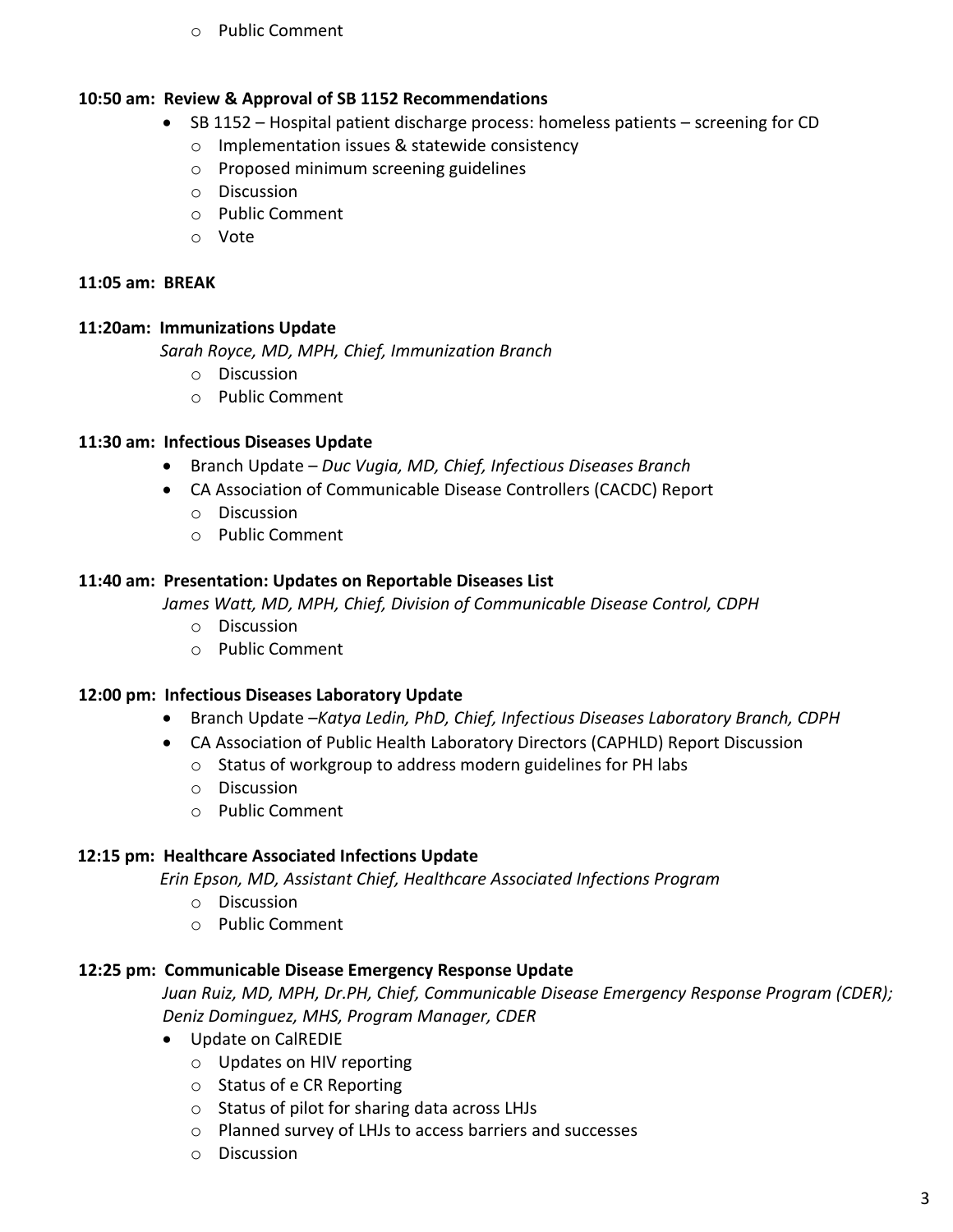o Public Comment

#### **12:35 pm: HIV/AIDS Update**

- Office Update: Gil Chavez*, PhD, Acting Chief, Office of AIDS*
- California STD HIV Controllers Association (CSHCA) Report
	- o Discussion
	- o Public Comment

# **12:45 pm: Sexually Transmitted Diseases Update**

- Branch Update *Chief, Sexually Transmitted Diseases Control Branch*
- Adult Viral Hepatitis *Rachel McLean, MPH, Hepatitis Coordinator*
	- o Discussion
	- o Public Comment

## **12:55 pm: Tuberculosis Update**

- Branch Update *Jennifer Flood, MD, MPH, Chief, Tuberculosis Control Branch*
- CA Tuberculosis Controllers Association (CTCA) Report
	- o Discussion
	- o Public Comment

## **1:05 pm: Agenda Items for Future Meetings**

- Review list of potential agenda item topics
	- o 7<sup>th</sup> grade vaccination requirements
- Future joint meetings Data/Info Sharing?, Equity?
	- o Discussion
	- o Public Comment

## **1:10 pm: Public Comment for Items not on the Agenda**

## **1:15 pm: Adjourn**

## **Next Meeting: April 18, 2019 in Oakland**

## **Additional Meeting Locations:**

Public Health Division Nevada County Public Health Department Mariposa County Health and Human Services Agency 500 Crown Point Circle, Suite 110 5085 Bullion Street Grass Valley, CA 95945 Mariposa, CA 95338

County of Sonoma Department of Health Services 625 Fifth Street Santa Rosa, CA 95404

## **CCLHO Communicable Disease Control and Prevention Committee Co-Chairs**

Erica Pan, MD, MPH, Alameda Barbara Cole, RN, PHN, MSN, Riverside

#### **Affiliates**

California Association of Communicable Disease Controllers (CACDC) California Association of Public Health Laboratory Directors (CAPHLD)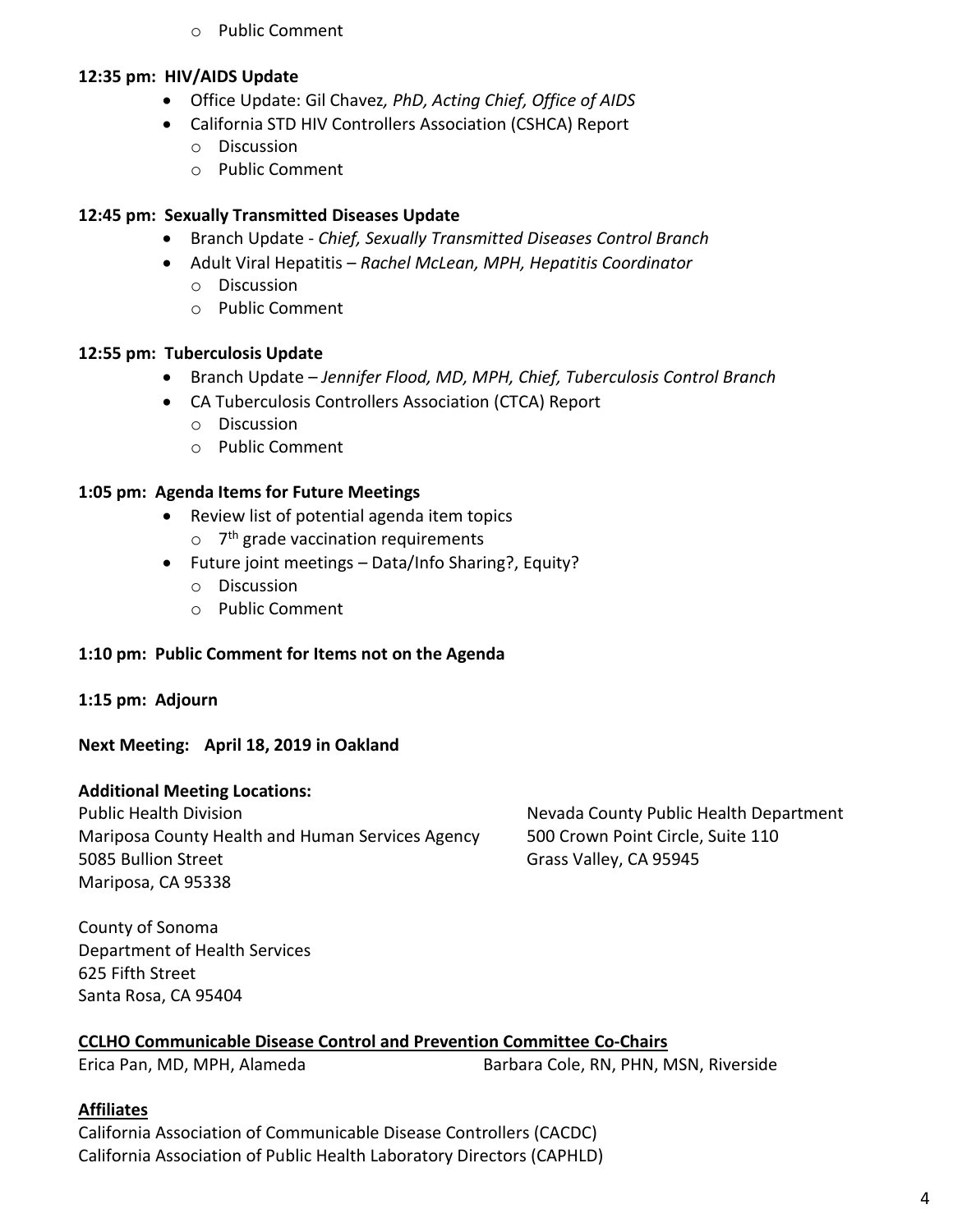California STD HIV Controllers Association (CSHCA) California Tuberculosis Controllers Association (CTCA) Directors of Public Health Nursing (DPHN) Mosquito and Vector Control Association of California (MVCAC)

## **California Department of Public Health and Other State Department Staff**

Karen Smith, MD, MPH, Director and State Public Health Officer Susan Fanelli, Chief Deputy Director, Policy & Programs Gil Chavez, MD, MPH, Deputy Director, Center for Infectious Diseases Monica Wagoner, Deputy Director, Legislative and Governmental Affairs Paul Kimsey, PhD, State Public Health Laboratory Director James Watt, MD. MPH, Division Chief, Division of Communicable Disease Control Rick Kreutzer, MD, MPH, Division Chief, Division of Environmental and Occupational Disease Control Karen Mark, MD, MPH, Chief, Office of AIDS Heidi Bauer, MD, MPH, Chief, STD Control Branch Duc J. Vugia, MD, MPH, Chief, Infectious Disease Branch Jennifer Flood, MD, MPH, Chief, Tuberculosis Control Branch Sarah Royce, MD, MPH, Chief, Immunization Branch Katya Ledin, PhD, Chief, Infectious Diseases Laboratory Branch Lynn Janssen, Chief, Healthcare Associated Infections Program Juan Ruiz, MD, MPH, Dr.PH, Chief, Communicable Disease Emergency Response Program Vicki Kramer, PhD, Chief, Vector-Borne Disease Section Curtis Fritz, DVM, State Public Health Veterinarian, Veterinary Public Health Section Janet Mohle-Boetani, MD, MPH, Deputy Medical Executive, CA Correctional Health Care Services

#### **Other Stakeholders**

Kat DeBurgh, MPH, Health Officers Association of California

## **NOTICES**

*Please note that in accordance with the Bagley-Keene Open Meetings Act, this meeting is open to the public. The order of consideration of matters on this agenda may be changed without prior notice. While CCLHO intends to webcast this meeting, it may not be possible to webcast the entire meeting due to limitations on resources.*

*The public shall be given the opportunity to address each listed agenda item before or during discussion or consideration by CCLHO members and prior to CCLHO members taking any action on said item. Members of the public will be provided appropriate opportunities to comment on any issue before CCLHO, but the CCLHO President may, at his or her discretion, apportion available time among those who wish to speak. Individuals may appear before CCLHO to discuss items not on the agenda; however, CCLHO can neither discuss nor take official action on these items at the time of the same meeting. (Government Code sections 11125, 11125.7)*

## **Americans with Disabilities Act (ADA)**

For individuals with disabilities, CDPH will provide assistive services such as sign-language interpretation, real-time captioning, note takers, reading or writing assistance, and conversion of training or meeting materials into Braille, large print, audiocassette, or computer disk. To request such services or copies in an alternate format, please call or write:

Office of Compliance - Civil Rights Unit 1300 17th Street, MS 0504